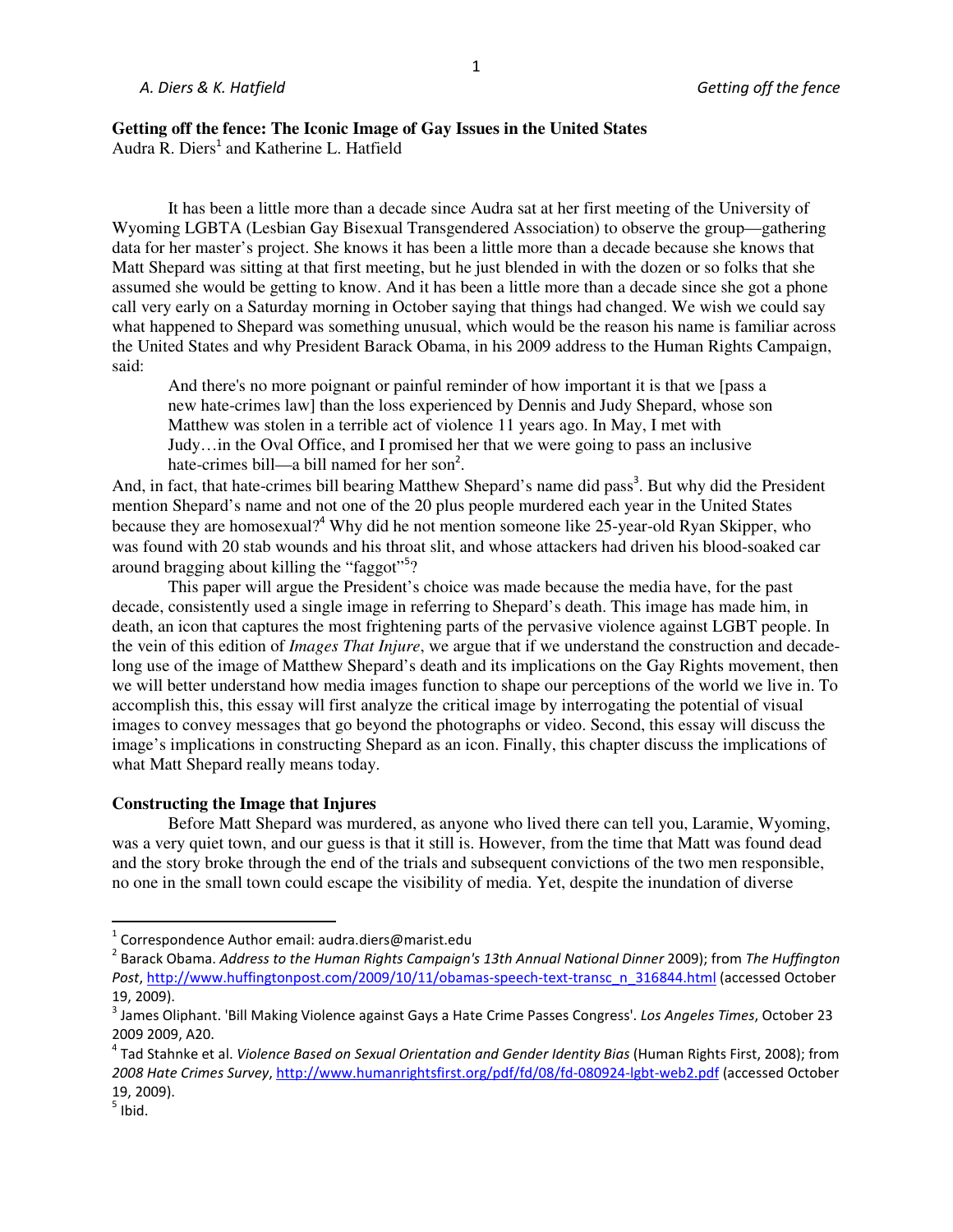## *A. Diers & K. Hatfield Getting off the fence*

media, the single description of Shepard beaten, tied to a fence and looking like a scarecrow<sup>6</sup> was communicated over and over, as though the media had a single script it was following. Look up Matthew Shepard in the *Urban Dictionary* and the entry reads:

[A] young man who was murdered in Wyoming for being gay. On October 8, 1998, Matthew accepted a ride home from a bar. The two men pistol whipped him and tied him to a fence in freezing temperatures. He was found the next day by someone who originally thought he was a scarecrow because of his positioning on the fence<sup>7</sup>.

Or read an article from 2000 emphasizing LGBT activism in the digital age and you find, "On October 7, 1998, a mountain biker in the sagebrush hills east of Laramie, Wyoming, spotted what he thought was a scarecrow lashed to a buck-rail fence."<sup>8</sup> Or even a discussion of hate-crimes legislation in 2009 reads, "In 1998, Matthew Shepard, a 21-year-old University of Wyoming student, who was singled out by his attackers because he was gay, was tied to a fence, tortured and left in a coma to die."<sup>9</sup> Even though the scarecrow description has largely been dropped in recent years, the repeated media use of the image of Shepard's body beaten and tied to a fence has been consistent.

## **Getting behind the Fence—What is Seen and What is Not**

What follows is not a typical discussion of an image that injures because there is no photograph or film clip of Matt's body left on the fence. However, this is an essay about a very strong image that injures because the demarcation between the verbal and visual is often artificial at best, and if we are to understand all of the images that injure, we must also examine verbal-visual messages<sup>10</sup>. In fact, the power of the image of Matt's discovery is likely attributable to the image we paint in our own minds. Charles Hill's<sup>11</sup> analysis on visual rhetoric will help us to understand the power and perseverance of the fence imagery—why this image has stayed with us for more than a decade.

### *The fence's rhetorical presence*

Rhetorical presence, or the ability of a rhetor\* to focus an audience's attention on specific elements that s/he feels will most benefit the point<sup>12</sup>, is necessary if an image is to have an impact. The single sentence—with a few minor variations—'Shepard, a 21-year-old, gay student was beaten, tied to a fence and left in the cold to die' may not be the most elegant of prose, but the media's repeated use of this single image of Shepard has come to represent both the act of violence on Shepard and to galvanize the image as iconic of violence toward LGBT people.

What is powerful about the image is that its rhetorical presence is derived both from the surrounding conversation about Matt's death *and* its representation of what it means to suffer from a 'hate crime.' This cognitive association means that the "real" visual referent (i.e., the fence or a photo of Shepard from the crime scene) does not actually need to be seen for the rhetor to have power. Instead, as Hill suggests:

In many rhetorical situations, displaying the actual object, person, or event under discussion—or a representational image of it—is not practical. When direct visual

<u>.</u>

<sup>6</sup> 'Brutal Bigotry'. *The Christian Century*, November 4, 1998, 1011.

 $^7$  Urban Dictionary, '1. Matthew Shepard',

http://www.urbandictionary.com/define.php?term=Matthew%20Shepard (accessed October 19, 2009). 8 Douglas Black. 'Straw Men'. *The American Scholar* 2000, 93.

<sup>9</sup> 'Matthew Shepard Act'. *The New York Times*, May 6, 2009,

http://www.nytimes.com/2009/05/06/opinion/06wed3.html (accessed September 6, 2009).

<sup>10</sup> Marguerite Helmers and Charles A. Hill, 'Introduction', in *Defining Visual Rhetorics*, eds. Charles A. Hill and Marguerite Helmers (Mahwah, NJ: Lawrence Erlbaum Associates, 2004), 20.

<sup>11</sup> Charles A. Hill, 'The Psychology of Rhetorical Images', in *Defining Visual Rhetorics*, eds. Charles A. Hill and Marguerite Helmers (Mahwah, NJ: Lawrence Erlbaum Associates, 2004), 26.

 $12$  Hill, 28.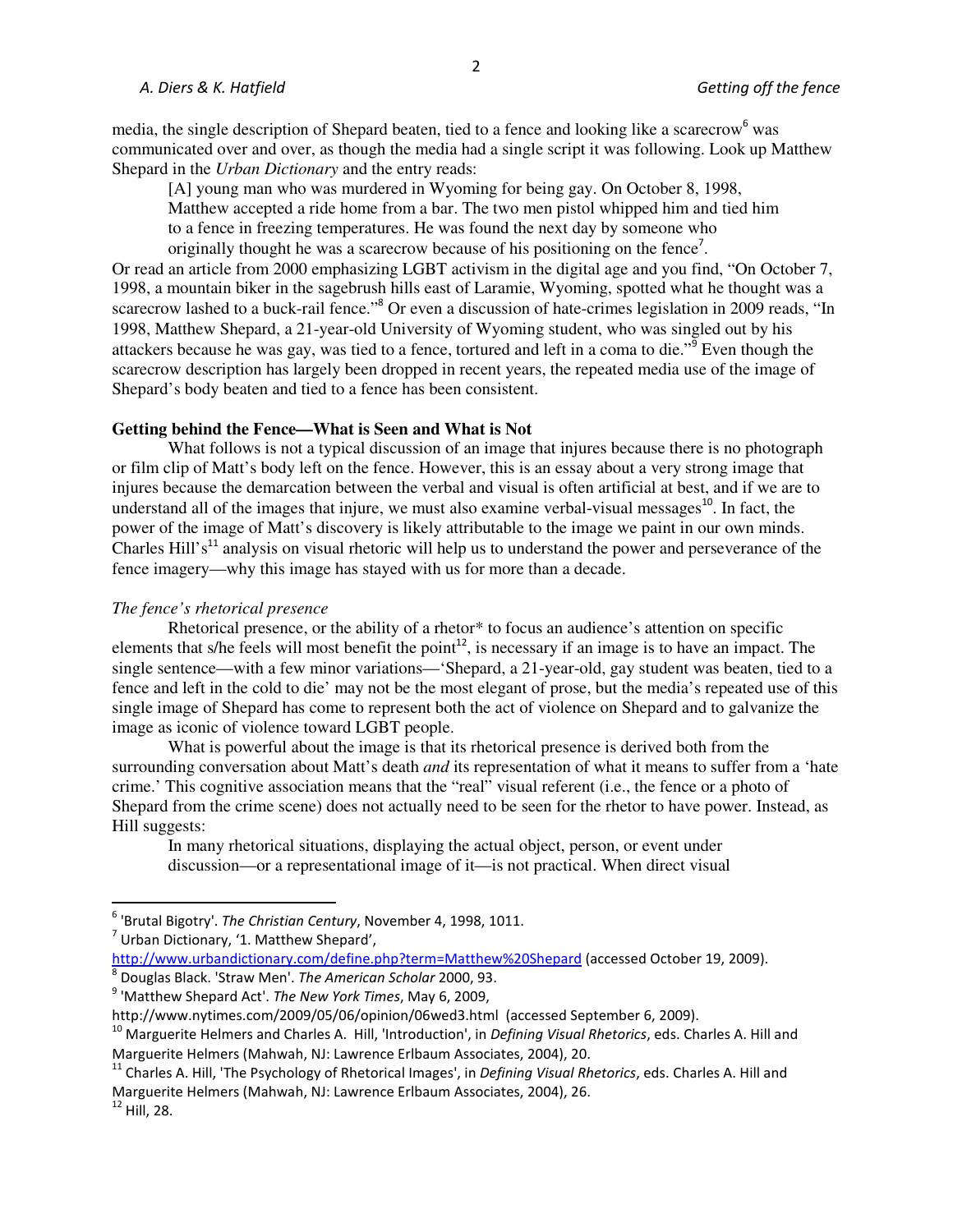perception of the desired element is not feasible, then using concrete language to help the reader or listener construct a mental image can be quite effective for enhancing the presence of the favorable rhetorical element $^{13}$ .

As a result of our ability to convert concrete language into powerful mental pictures, images that injure or heal, themselves, do not necessarily need to rely on a specific visual referent. In the case of Matthew Shepard's death, the absence of an actual visual artifact makes the visual message more powerful because the language of the description is vivid and clear, and it allows each receiver to create a powerful, personal picture.

# **The emergence of the icon**

According to  $Hill<sup>14</sup>$ , the reason that images—verbal or visual—are compelling is because they evoke emotion and enable audiences to feel involved with the subject matter in a way that is substantially more poignant than without the image. Yet, emotion alone does not explain the image's impact because without the media's pervasive use of the image, Shepard's death would not have become iconic. To understand how and why it did, we begin by analyzing the implications of the image and then address how the image emerged as iconic.

### *Why Matthew Shepard's death is More Memorable.*

Notwithstanding the clearly visual nature of Matt's death, why has his story become iconic—why have many stories or other stories not been central to contemporary talk about hate crimes directed toward LGBT people in this country? The simplest part of the answer, we argue, is the image of the fence itself; the image is simple and visual, which means that, with a single word, people can access a picture of the object to which the young man is tied. The parsimony of this communication meets a fundamental criterion for iconicity typically reserved for actual photographs<sup>15</sup>. As a consequence, we are likely to process this efficient description in the same part of the brain that we process pictures and, because our brains process visual information much more quickly and effectively, we tend to 'prefer' visual communication<sup>16</sup>. Very simply, why Matt? Why not Ryan Skipper who was stabbed and his throat slit? One answer is that alhough Skipper's—and most victims of violent crimes'— "crime scene may be more gruesome, these 'death scenes' do not evoke such a clear and quick image in people's minds.

Lucaites and Hariman's<sup>17</sup> analysis of iconic photographs helps us to understand how powerful images can become iconic. First, they are easily recognizable and accessible within public culture. Second, the image is widely recognized as a representation of a historically significant event. Third, the image represents a subject or an object capable of evoking a strong emotional response. And finally, the image is reproduced repeatedly across a range of media, genres and topics. A decade ago, the media's pervasive invocation of the image of Matthew Shepard tied to an old wooden fence looking like a scarecrow meets each of these criteria typically applied to iconic photographs, clearly setting the stage for Shepard's death to emerge as the central icon of hate-based violence. This is one of the reasons why Shepard's death, when compared to others, is the examplar of an image that injures (and not just an injuring act that we read about) because it is genuinely visual in nature.

Another reason that Shepard's death is particularly memorable is because visual rhetoric helps to simplify and cut through emotionally and culturally complex situations by appealing to core cultural values<sup>18</sup>. Beth Loffreda,<sup>19</sup> one of the faculty advisers for the LGBTA at the University of Wyoming at the

<u>.</u>

 $^{13}$  Hill, 30

<sup>14</sup> Hill, 30-33

<sup>&</sup>lt;sup>15</sup> John L. Lucaites and Robert Hariman, 'Visual rhetoric, photojournalism, and democratic public culture', Rhetoric Review, 20, 37.

 $^{16}$  Hill, 31

<sup>&</sup>lt;sup>17</sup> Lucaites and Hariman, 37.

<sup>18</sup> Hill, 34-5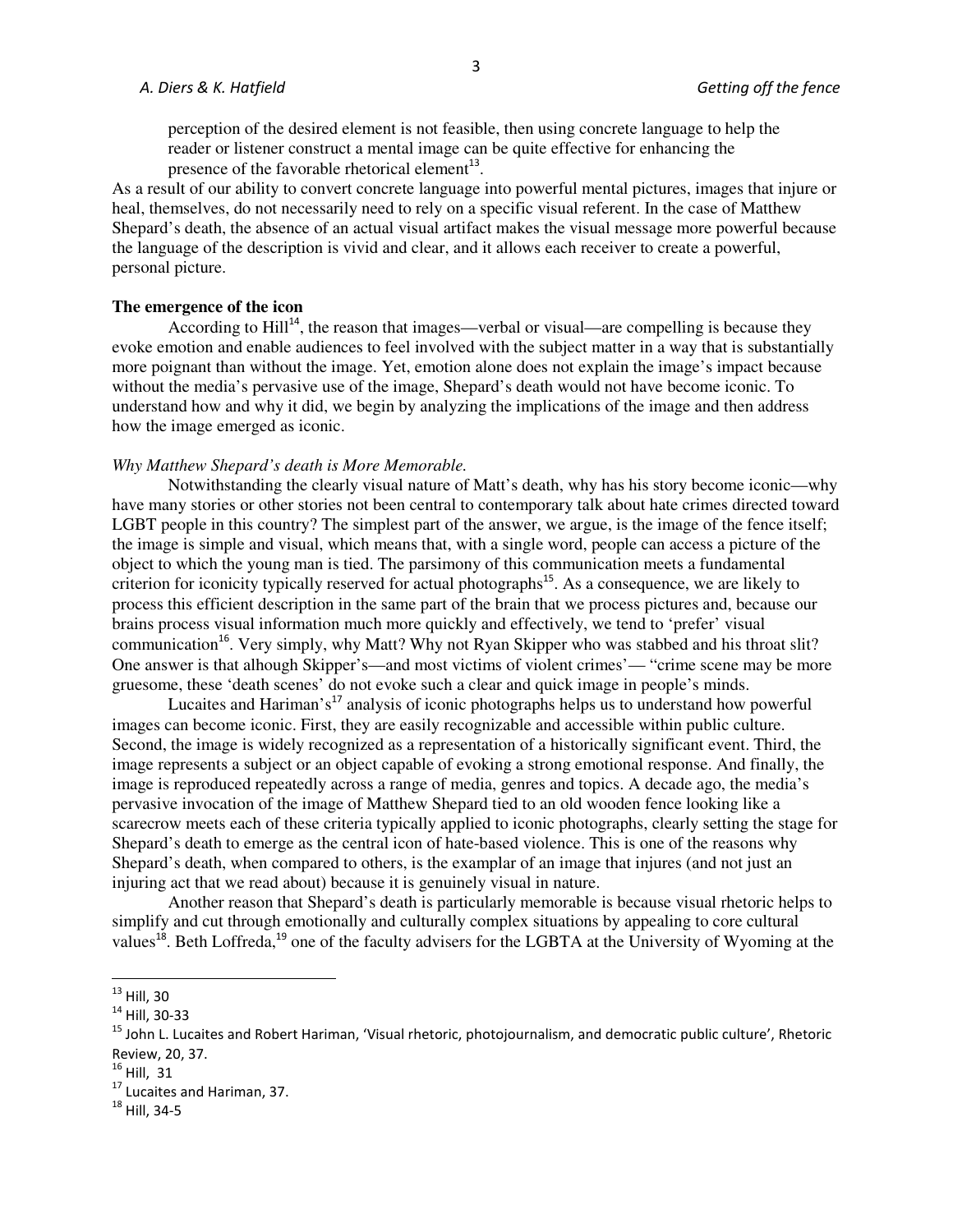### *A. Diers & K. Hatfield Getting off the fence*

time of Shepard's murder, correctly argues that one of the functions of the repeatedly evoked combination of the fence, the scarecrow and Matt's 'innocence' is to help obscure the more socially challenging components of his death—the fact that he was a young, gay man; the fact that other young men felt no prior social obstacle to his murder. The empathy that Shepard's tragic death and his iconic role evoke makes it more difficult to focus on the socially controversial fact that he was gay in a society that remains very uncomfortable with and continues to stigmatize gay, lesbian, bisexual and transgendered people. As Hill argues, the association between an image and a value—the fence and senseless death—prompts the image itself to becomes a symbol for the abstract value, a short-hand heuristic\* to trigger an emotional  $response<sup>20</sup>$ .

## *Moving from a tragic event to an icon*

The repetition of the fence image for the last decade becomes most relevant in converting Matt's story into an icon and separating it from the story of almost every other person killed because of the irrational and baseless fear or hatred of LGBT people who has had his or her story told—at least locally. This is the key difference between narratives supported by the power of a visual image that injures and narratives without the visual image. the deaths of these other people—who are equally important as fellow human beings and of course as important to their friends and families—evoked emotion, certainly, but, without a symbol to transfer that emotion to, it tended to be short lived<sup>21</sup>. In contrast, Shepard's story has become the dominant narrative in understanding violence against LGBT people because of the image of the fence itself and because the use of such images that resonate with people—either verbally or pictorially—tends to trigger an automatic, unthinking response—what some call "affect transfer"—and these emotional responses evolve and become much more effective over time<sup>22</sup>,<sup>23</sup>. The passage of the Matthew Shepard and James Byrd, Jr. Hate Crimes Prevention Act also made clear how much his story has become the dominant narrative in understanding hate-based violence against all people.

The psychology behind the effectiveness of visual rhetoric directly translates into the emergence of a news icon because icons emerge as journalists use news narratives to symbolically recount stories of larger issues<sup>24</sup>. In fact, in their analysis of news icons and mainstreaming social change, Bennett and Lawrence argue that news icons often begin as vivid visual images that are sustained through the symbolic meaning that journalists, their sources and even audiences project onto them<sup>25</sup>. Yet, more importantly, icons are born out of 'decisive moments' –those moments that "either celebrate or challenge cultural scripts, bringing societal tensions and contradictions into sharper focus."<sup>26</sup>,<sup>27</sup> In 1998, the timing was ripe for an icon against hate crimes to emerge since that year both James Byrd, Jr.—the young African American man who had been dragged to death behind a truck by white supremacists—and Matthew Shepard were murdered. Shepard's murder occurred just months after Byrd's death,<sup>28</sup> and the image of Shepard's discovery—while powerful—was more simple (i.e., more effective because it is an image and not an account) and much less gruesome than that of Byrd, whose head and arm were severed

<u>.</u>

<sup>24</sup> W. Lance Bennett and Regina G. Lawrence, 'News Icons and the Mainstreaming of Social Change', Journal of Communication 45, no. 3 (1995): 25.

<sup>25</sup> Bennett and Lawrence, 23

<sup>26</sup> Bennett and Lawrence, 24

<sup>27</sup> Lucaites and Hariman, 37. See also Ross, Susan Dente & Bantimaroudis, Philemon. (2006). Frame shifts and catastrophic events: The attack of Sept. 11, 2001, and *New York Times's* portrayals of Arafat and Sharon. *Mass Communication & Society 9* (1) 85 –101.

 $19$  Loffreda, 26-8

 $20$  Hill, 35

 $21$  Hill, 36

 $22$  Hill, 37

<sup>&</sup>lt;sup>23</sup> Lucaites and Hariman, 40

<sup>&</sup>lt;sup>28</sup> James Byrd Jr. was murdered on June 7, 1998.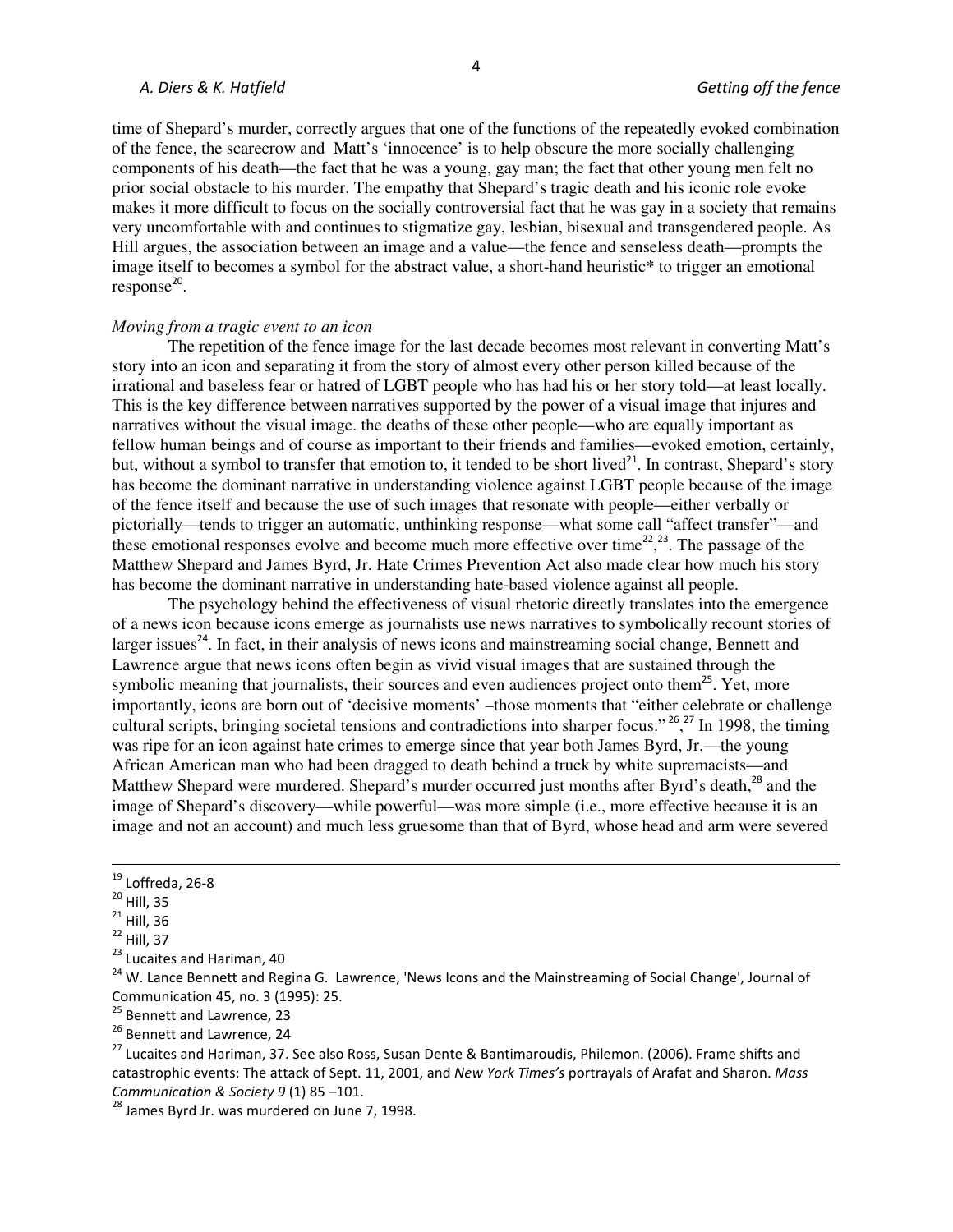### *A. Diers & K. Hatfield Getting off the fence*

by a culvert as his body dragged for miles behind the truck<sup>29</sup>. All of this meant that journalists were better able to use Shepard to focus the story as the emblematic representation of hate crimes, in general, without the need to deal with the more complex and historic issues of lynching and racism, the identity of the perpetrators, or pre-existing advocates for African Americans in the U.S. And, as we have previously indicated, use the image they have.

## *Implications of the news icon*

 In 2009, as the debate about federal hate-crimes legislation was heating up, Shepard's iconic status once again became a primary source of debate regarding the appropriateness of hate-crimes legislation as N.C. Republican Representative Virginia Foxx stated on the floor of the U.S. House:

The hate-crimes bill that's called the Matthew Shepard bill is named after a very unfortunate incident that happened where a young man was killed, but we know that that young man was killed in the commitment of robbery. It wasn't because he was gay. This —the bill—was named for him, the hate-crimes bill was named for him, but it's really a

hoax that that continues to be used as an excuse for passing these bills.<sup>30</sup>

Representative Foxx, like others before her, was trying to attack the need for hate-crimes legislation by attacking its icon—clearly demonstrating Shepard's status as an icon.

 This case demonstrates that news icons become symbolic tools for potentially shaping public policy<sup>31</sup>. Certainly, Judy Shepard's activism and the creation of the Matthew Shepard Foundation<sup>32</sup> helped to influence the ultimate passage of the federal hate-crimes bill, but their efficacy was fueled by the powerful association between Matt's murder and the image of the fence. Indeed, the image of the young man on a fence is far too rich in associative imagery to really be successfully branded with the ideological bias of either the proponents of change or opponents to change. Because the image has been so commonly used and accessible to the public and journalists, it is repeated without need for attribution<sup>33</sup>, indicating that provides a symbolic shorthand for reference to all hate-crimes in the United States. Ultimately, we argue it is the power of this image that explains why Matthew Shepard and this image that injures has been able to affect real public policy change—that in the image of his death, Shepard has become an icon for hate-based violence and its consequences. Yet, with the sustained support of social and political organizing, the iconic value of this image that injures was able to propel positive public policy change. Very simply, the emergence of the icon afforded the opportunity for shaping policy change, but had it not been for sustained advocacy the icon likely would not have translated into the hate-crimes legislation<sup>34</sup>. In many ways, this image that so deeply injured is also an image that may be helping us to heal.

#### **What does Matthew Shepard's Death mean Today?**

 Now that the federal hate-crimes legislation has passed, the question is what does Matthew Shepard's death mean? In the last couple of years alone, Shepard's death has been connected with benefits for same-sex partners and the Defense of Marriage Act (DOMA)<sup>35, 36</sup>; cultural, legal and political

 $\overline{\phantom{0}}$ 

 $^{29}$  As reported on by CNN on February 22, 1999, Byrd had been beaten, stripped naked, his body dragged for three miles—alive for much of it.

<sup>30</sup> Ernest Luning, 'Republican Calls Matthew Shepard Murder 'a Hoax' in Hate-Crimes Debate', *The Colorado Independent* (April 29, 2009) http://coloradoindependent.com/27864/republican-calls-matthew-shepard-murdera-hoax-in-hate-crimes-debate (accessed October 19, 2009).

 $31$  Bennett and Lawrence, 26

<sup>&</sup>lt;sup>32</sup> http://www.matthewshepard.org/site/PageServer (accessed on November 12, 2009).

<sup>&</sup>lt;sup>33</sup> Bennett and Lawrence, 26

<sup>&</sup>lt;sup>34</sup> Bennett and Lawrence, 37

<sup>35</sup> Moises Kaufman et al. 'Has Anything Changed?'. *Newsweek*, October 9, 2008, http://www.newsweek.com/id/163027 (accessed October 19, 2009).

<sup>36</sup> Matthew Rothschild. 'Movement Liberal'. *The Progressive* 2002, 3, (accessed September 12, 2009)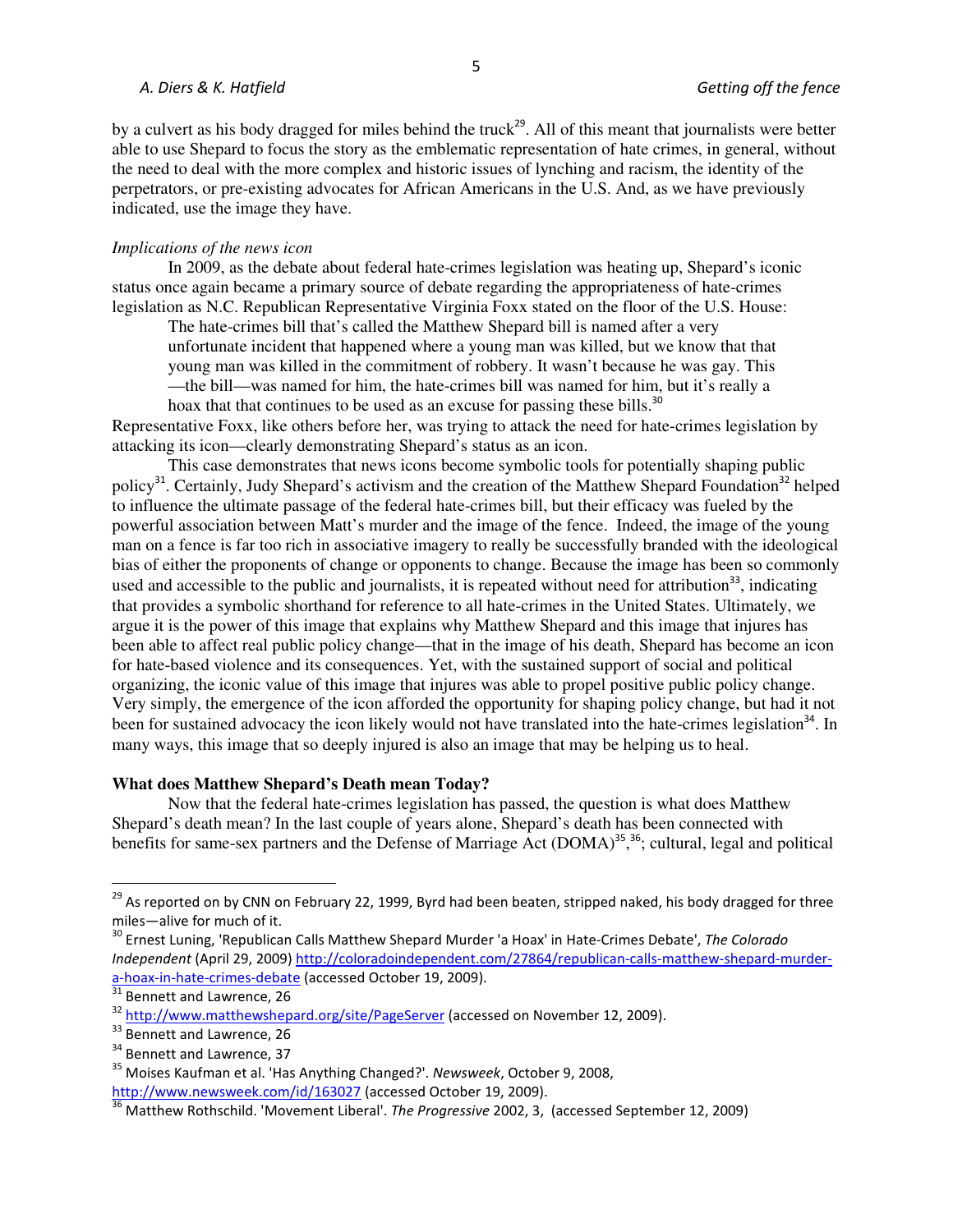change<sup>37</sup>; as well as the Equality and Youth First Initiatives<sup>38</sup>. Clearly, these connections support our argument that Shepard's death is iconic with lasting implications; however, the implications may not be entirely positive. In many ways, the strength of his iconic death means that Matthew Shepard has become *the* face for Lesbian, Gay, Bisexual and Transgendered issues,<sup>39</sup> and that role carries substantial risks to the public perception of the broader importance of civil rights issues and response to various forms of harassment. Now that the iconic issue of hate crimes has been legally addressed, the question is whether the LGBT rights movement has been unintentionally hijacked by the icon—as potentially evidenced in the wake of the widely publicized voter repeals of sme-sex marriage rights in California and Maine as well as the states that have passed legislation specifically defining marriage as a heterosexual union. For example, in his autobiography the late Sen. Paul Wellstone wrote:

What troubles me is that I may not have cast the right vote on DOMA.... When Sheila and I attended a Minnesota memorial service for Matthew Shepard, I thought to myself, `Have I taken a position that contributed to a climate of hatred?' ... I still wonder if I did the right thing<sup>40</sup>.

Connecting the violence of Shepard's death with issues like DOMA may very well conflate the distinct issues of human rights and issues of violence, ultimately undermining the real nature and implications of both $41$ ,  $42$ .

In many ways, it has taken a decade for our society to officially recognize that violence—based on identity—is unique and egregious. We believe it is important, also, to make sense of the role Shepard's death played in that struggle. We are not positing the role that Shepard may have in the next 10 years as the struggle for LGBT rights continues. However, we are arguing that understanding the implications of the singular image of his death and its use across a decade of advocacy is complex. That the image itself is both one that injures and one that heals, and it does both in a number of ways. To understand this, we leave you with a criticism of the iconic role that Matthew Shepard has taken on as a way to frame a new understanding of images that injure and heal:

In an objective sense, the 'meaning' of Matthew is not to be found in the passage of legislation, candlelight vigils, or passion plays. The real tragedy of Matthew Shepard's death is that it was senseless: He did not die for hate-crimes legislation or to become a martyr. The public can craft a narrative in which trauma finds redemption in politics, but ultimately the meaning we find in Shepard's death says more about society and the gayrights movement than it does about Judy Shepard's son<sup>43</sup>.

> Audra R. Diers Department of Communication Marist College Poughkeepsie, NY 12601

<sup>38</sup> http://www.matthewshepard.org/site/PageServer (accessed on November 12, 2009).

<sup>39</sup> Gabriel Arana, 'The Deification of Matthew Shepard', http://prospect.org/cs/articles?article=the\_deification\_of\_matthew\_shepard (accessed October 19, 2009).

-

<sup>&</sup>lt;sup>37</sup> Rashad Robinson, 'The Matthew Shepard Murder, 10 Years Later', October 10, 2008,

http://glaadblog.org/2008/10/10/the-matthew-shepard-murder-10-years-later/ (accessed October 19, 2009).

<sup>40</sup> Jeff Weinstein. 'The Legacy of Matthew Shepard'. *Obit*, October 9, 2008 http://www.obit-mag.com/articles/thelegacy-of-matthew-shepard (accessed October 19, 2009).

 $41$  Ibid

<sup>42</sup> Weinstein

 $43$  Arana